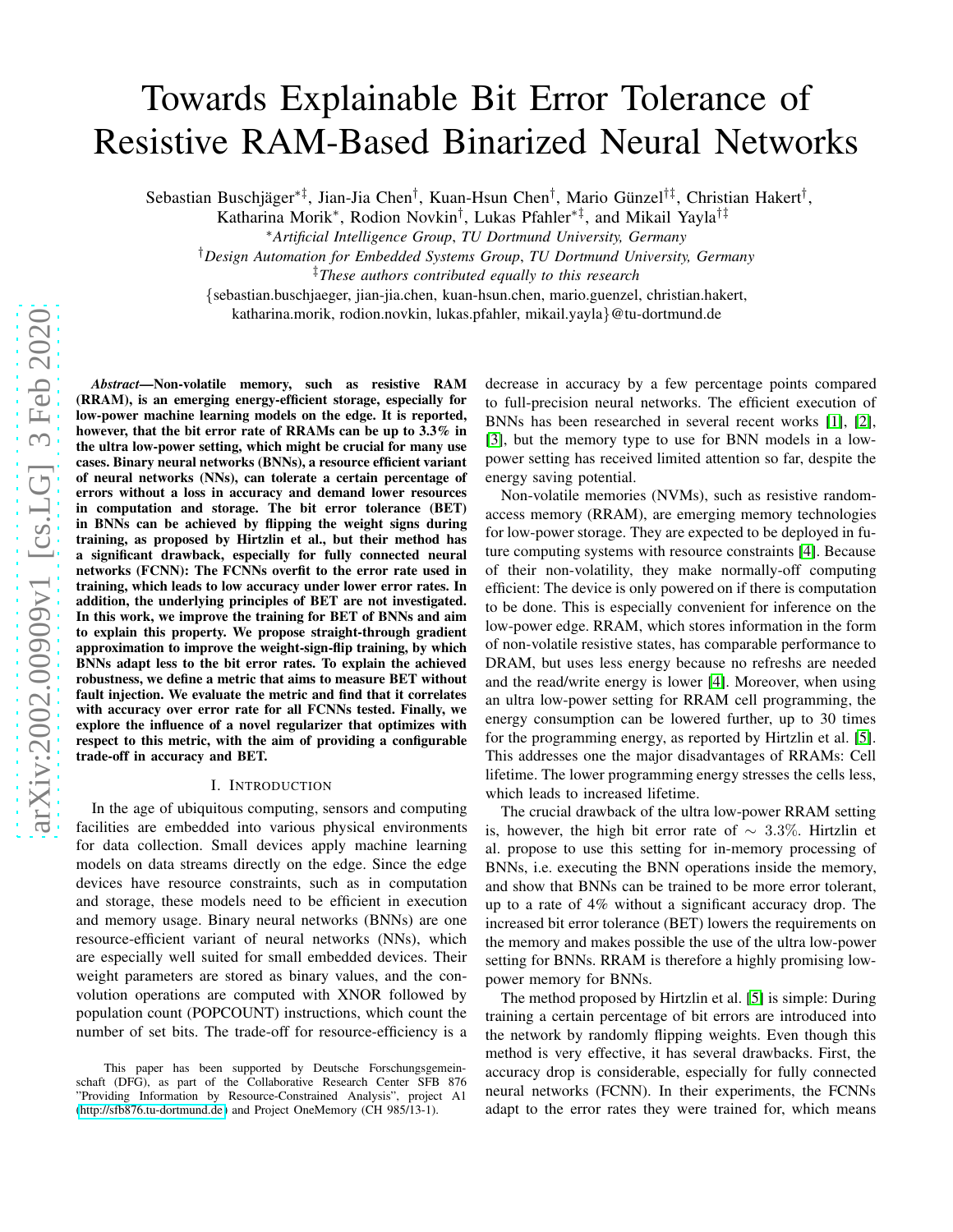that the accuracy of the BNNs drop in cases in which a lower percentage of errors is present. Secondly, faults have to be injected during training, which adds complexity to the training process. As discussed in [\[6\]](#page-5-1), training NNs for general BET (i.e. without accuracy drops for lower error rates) is not a trivial task. The explanation of the underlying principles of the BET of BNNs is not explicitly studied in the literature as well.

In this work, we report on our progress and future directions for *achieving general bit error tolerance* and for *explaining* this property:

- We improve the BET training of the previous work by using straight-through gradient approximation, so that the NNs do not overfit to the error rates used during training.
- We present a metric that aims to measure the achieved BET of BNNs, without injecting faults.
- Based on this metric, we explore the impact of a regularizer with the goal of achieving general BET, which is a property independent from the error model.

The paper is organized as the following. Section [II](#page-1-0) introduces BNNs formally. Section [III](#page-2-0) formalizes the BET of NNs, whereas Section [IV](#page-2-1) presents a novel regularizer to enhance the BET of NNs. Section [VI](#page-3-0) surveys the related work, whereas Section [V](#page-3-1) presents our experiments. Section [VII](#page-5-2) concludes the paper.

#### II. BINARIZED NEURAL NETWORKS

<span id="page-1-0"></span>To train a binarized neural network with weights in  $\mathbb{F}_2 =$  $\{-1, +1\}$  we follow the approach presented by Hubara et al. [7] in which the weights are stored as floating point numbers, but both weights and activations are deterministically rounded to  $\mathbb{F}_2$  during forward computation. The gradient updates are performed with full precision on the floating point weights.

#### *A. Notation*

Before we describe the training procedure in more detail, we introduce the notation used to describe neural networks. We assume a feed-forward network in which each layer  $l$  is associated with a weight tensor  $W<sup>l</sup>$ . Each layer performs a generic operation  $\circ$  to compute its output  $h^{l}(X) := W^{l} \circ X$ given its input tensor  $X^{l-1}$  and weights in  $W^l$ . For example, a fully-connected layer computes the matrix product  $h^{l}(X^{l-1}) = W^{l}X^{l-1}$  or the convolution layer computes a convolution with a number of filters defined by  $W$  denoted by  $h^{l}(X^{l-1}) = W^{l} * X^{l-1}$ . Between layers we apply an activation function  $\sigma(h^l(X^l))$  in order to obtain a non-linear decision function. In BNNs it is common to use the sign function as activation function.

# *B. Training*

Floating point networks are typically trained with gradientbased approaches such as mini-batched stochastic gradient descent (SGD) to minimize a loss function. Let  $D =$  $\{(x_1, y_1), \ldots, (x_I, y_I)\}\$  with  $x_i \in \mathcal{X}$  and  $y_i \in \mathcal{Y}$  denote the training data and let  $\ell: \mathcal{Y} \times \mathcal{Y} \rightarrow \mathbb{R}$  be the loss function. Let  $W = (W^1, \dots, W^L)$  denote the weight tensors of each layer in the neural network and let  $f_W(x)$  be the output of

<span id="page-1-1"></span>**Algorithm 1** Binarized forward pass  $f_W(x)$ .

1: function FORWARD(model,  $x$ ) 2: **for**  $l \in \{1, ..., L\}$  **do** 3:  $x \leftarrow B(B(W^l) \circ x)$ 4: return  $x$ 

the network given its weights  $W$ , then we aim to solve the following optimization problem

$$
\arg\min_{W} \frac{1}{I} \sum_{(x,y)\in\mathcal{D}} \ell(f_W(x), y)
$$

by a gradient descent strategy that computes the gradient  $\nabla_W \ell$  using backpropagation. Unfortunately, in the case of binary neural networks we cannot perform gradient-based optimization directly. This is due to two reasons: First, the space of weights is discrete and thus the parameter-vector obtained by taking a small step in the opposite direction of the gradient is almost certainly not binary. Second, the signfunction is not differentiable and also its sub-differential is useless for optimization, as it is zero everywhere other than zero.

To mitigate the first problem, Hubara et al. [7] propose a scheme that during training stores weights as floating point numbers constrained to values between -1 and 1 and 'binarizes' the network during the forward pass. More formally, let  $b: \mathbb{R} \to \mathbb{F}_2$  be a binarization function with

$$
b(x) = \begin{cases} 1 & x > 0 \\ -1 & \text{else} \end{cases}
$$

and let  $B(W^l)$  denote the element-wise application of b to  $W<sup>l</sup>$ . We summarize the forward-pass in Algorithm [1.](#page-1-1) The outer application of  $B$  in Algorithm [1](#page-1-1) acts as the activation function and that b can also be interpreted as an un-smooth version of the tanh activation function. Therefore it is sometimes called hard-tanh or Htanh.

Then, during the backward pass they use full floating point precision. To mitigate the second problem  $- b$  is not differentiable – they replace the gradient of  $b$  with the so-called straight-through estimator. Consider the forward computation  $Y = B(X)$ . Let  $\nabla_Y \ell$  denote the gradient with respect to Y. The straight-through estimator approximates

<span id="page-1-2"></span>
$$
\nabla_X \ell := \nabla_Y \ell,\tag{1}
$$

essentially pretending that  $B$  is the identity function. Using this gradient approximation we can apply standard stochastic gradient descent techniques with the small addition that all floating point weights are clipped to be between -1 and 1 after each gradient update.

For faster and more reliable training, we use the standard deep learning technique Batch Normalization. We insert batch normalization layers between layers and the following activation functions. The batch normalization layers shift and scale the outputs computed by the respective layers, then the sign function is applied. Hence the forward pass can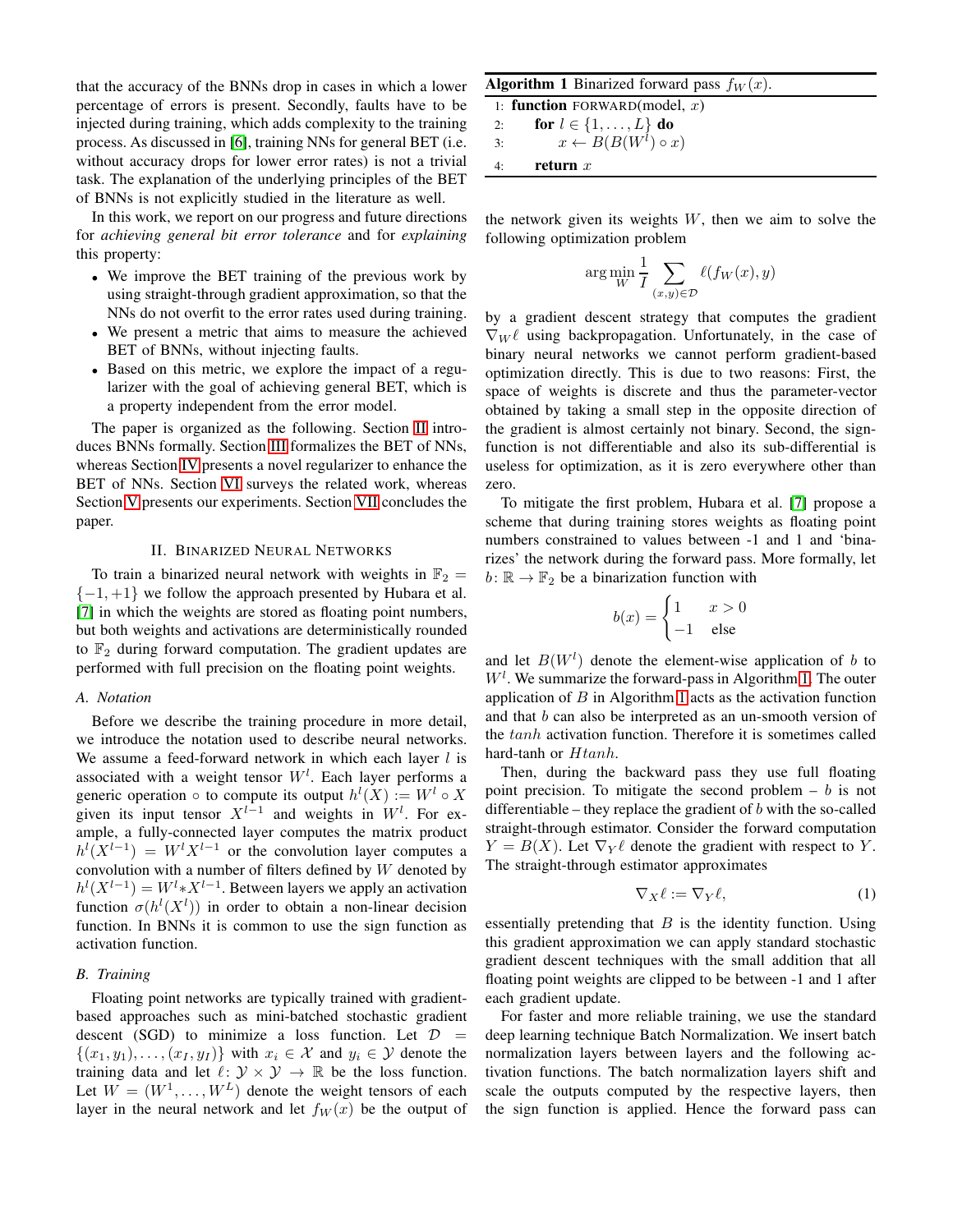still be computed using only binary arithmetics, the batch normalization just shifts the threshold of the binary activation from zero to a data-dependent number. One peculiarity of our models is that we apply normalization also after the last linear layer, before the outputs are fed into a softmax-layer with subsequent cross-entropy loss. While this seems counterintuitive at first, we find that it improves loss and eases training substantially. We suspect that this is due to the rescaling of outputs: Plain binary networks output large integer activations on the last layer which, fed into softmax activations, often result in vanishing gradients.

## III. BIT ERROR TOLERANCE OF BNNS

<span id="page-2-0"></span>To understand the error tolerance of BNNs we propose to formalize it using a metric that is calculated on the neuron level with only one pass over the evaluation set. To do so we focus our efforts on CNNs. Please note that all of our definition are also applicable for FCNN if we view their inputs as  $1 \times 1$ images. We first define the local error tolerance of a 2d feature map in a CNN. Then we leverage this definition into the error tolerance of a single neuron, which finally enables us to define the error tolerance of the whole network.

Consider a CNN and let  $n$  be the index of one neuron. Recall that the output of a neuron is a 2d feature map with height U and width V. We define the neuron's *local error tolerance*  $T_{i,n,u,v}$  at position  $u, v$  by modeling the number of weight sign flips it can tolerate without a change of its output given the input  $x_i$ . To do so, let  $h_{i,n,u,v}$  be the output of n-th neuron *before* applying the activation function. For neurons which are not in the first layer, we note two things: First, each neuron's output is computed by a weighted sum of inputs that are  $\pm 1$  with weights that are also  $\pm 1$ . Second, the sign function is applied to this output. Thus as long as weight flips do not change the sign of the weighted sum, a neuron is error tolerant. Formally, we can quantify the error tolerance of a neuron given the input  $x_i$  by the distance of its output from 0:

<span id="page-2-4"></span>
$$
T_{i,n,u,v} = |h_{i,n,u,v} - s_n - \frac{1}{2}|.
$$
 (2)

We include  $s_n$  to account for activation shifts due to the Batch Normalization Layer (without BatchNorm  $s_n = 0$ ), and to avoid ambiguity at 0 we subtract  $\frac{1}{2}$ . Note that  $T_{i,n,u,v}$  is a measure for the worst case error tolerance, in the sense that at least  $\lfloor \frac{T_{i,n,u,v}}{2}$  $\lfloor \frac{n_1u_1v_2}{2} \rfloor + 1$  weight sign flips, are necessary. With each weight sign flip  $h_{i,n,u,v}$  can get closer to  $s_n$  and finally flip the output.

The definition of  $T_{i,n,u,v}$  yields the following theorem:

<span id="page-2-3"></span>**Theorem 1.** Let  $b \in \mathbb{R}_{\geq 0}$ . If  $T_{i,n,u,v} \geq b$  for all  $u, v$  then the neuron can tolerate at least  $\lfloor \frac{b}{2} \rfloor$  bitflips, i.e. any bitflip of  $\lfloor \frac{b}{2} \rfloor$ *weights of the neuron does not affect its output.*

The proof can be found in the appendix.

Intuitively, a neuron is error tolerant if it is robust across all positions. Thus, we may demand that each position has a local error tolerance of at least b. More formally, the *error tolerance*  $T_{i,n}^b$  of a neuron n given the input  $x_i$  is defined as:

$$
T_{i,n}^b = \frac{1}{UV} \sum_{u=1}^U \sum_{v=1}^V \mathbb{1}\{T_{i,n,u,v} \ge b\}.
$$
 (3)

The error tolerance of the whole network can then be defined as the average error tolerance across all neurons:

$$
T_i^b = \frac{1}{N} \sum_{n=1}^{N} T_{i,n}^b.
$$
 (4)

We determine  $T<sup>b</sup>$  for a network by evaluating the BNN on the full data set:

$$
T^{b} = \frac{1}{I} \sum_{i=1}^{I} T_{i}^{b}.
$$
 (5)

For neurons in the first layer, we assume that the inputs are not in  $\{\pm 1\}$  but  $\{0, \ldots, Z\}$ . Thus we have to scale the local error tolerance:

<span id="page-2-5"></span>
$$
T_{i,n,u,v} = \frac{|h_{i,n,u,v} - s_n - \frac{1}{2}|}{Z}.
$$
 (6)

<span id="page-2-1"></span>With the definition of  $T<sup>b</sup>$ , we aim to explain the robustness of BNNs against bit errors without fault injection.

# IV. TRAINING BIT ERROR TOLERANT NEURAL **NETWORKS**

In this section we propose two different ways to regularize the BNN training objective to account for bit errors during training and achieve bit error tolerance. The first approach is based directly on the insights in Section [III,](#page-2-0) and the second one is based on flip-training as proposed by Hirtzlin et al. [5].

#### <span id="page-2-2"></span>*A. Direct Regularization*

As discussed in Section [III,](#page-2-0) a high  $T<sup>b</sup>$ -value for a neuron indicates that many weight signs can flip without changing the activation of the neuron. The quantity  $T<sup>b</sup>$  is not a differentiable function but essentially a count. However, we can still construct a regularizer that punishes those neurons that do not have a flip-tolerance of at least b. We rely on the wellknown hinge function to build a convex and sub-differentiable regularizer. For a given bit-flip tolerance level b, we propose to regularize each neuron  $n$  for each input example  $i$  using the hinge-function

$$
R_{n,u,v}^b(x_i) = \max(0, b - T_{i,n,u,v}).
$$
\n(7)

Whenever a neuron has a  $T_{i,n,u,v}$ -value of at least b, the minimum of  $R$  is achieved. To regularize the whole network, we compute the mean of all neuron regularizers. We weight the regularizer with  $\lambda > 0$  and add it to the loss.

# *B. Flip Regularization*

Flip regularization is a technique first proposed by Hirtzlin et al. [5]. The idea is simple: To make the network robust against bit errors, we simulate those errors already during training time. During each forward-pass computation, we generate a random bitflip-mask and apply it to the binary weights. However, there are two ways to implement this. Let M denote a random bitflip mask with entries  $\pm 1$  of the same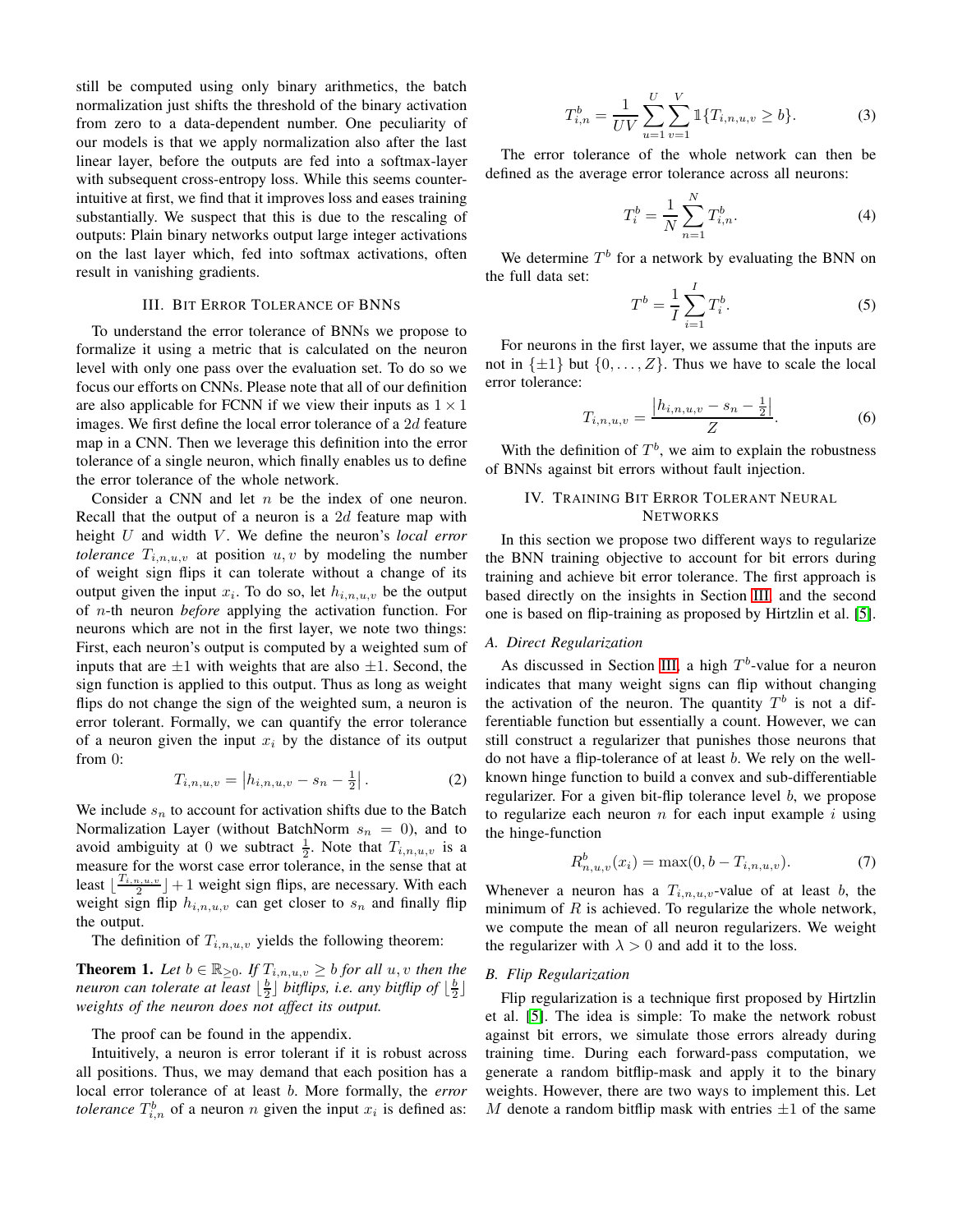<span id="page-3-3"></span>

| Name                      | # Train | # Test | $#$ Dim   | # classes |
|---------------------------|---------|--------|-----------|-----------|
| FashionMNIST <sup>1</sup> | 60000   | 10000  | (1.28.28) | 10        |
| CIFAR10                   | 50000   | 10000  | (3.32.32) | 10        |

TABLE I: Datasets used for experiments.

<span id="page-3-2"></span>

| Parameter                                               | Range                                                                                                                                                                                                                                            |
|---------------------------------------------------------|--------------------------------------------------------------------------------------------------------------------------------------------------------------------------------------------------------------------------------------------------|
| Regularization<br>Flip probability<br><b>Robustness</b> | $\lambda \in \{10^{-4}, 10^{-3}, 10^{-2}\}\$<br>$p \in \{0.01, 0.05, 0.1, 0.2\}$<br>$b \in \{32, 64, 128\}$                                                                                                                                      |
| <b>Fashion FCNN</b><br><b>Fashion CNN</b>               | In $\rightarrow$ FC 2048 $\rightarrow$ FC 2048 $\rightarrow$ 10<br>In $\rightarrow$ C64 $\rightarrow$ MP 2 $\rightarrow$ C64 $\rightarrow$ MP 2<br>$\rightarrow$ FC2048 $\rightarrow$ FC2048 $\rightarrow$ 10                                    |
| CIFAR <sub>10</sub> CNN                                 | In $\rightarrow$ C128 $\rightarrow$ C128 $\rightarrow$ MP 2 $\rightarrow$ C256 $\rightarrow$ C256<br>$\rightarrow$ MP 2 $\rightarrow$ C256 $\rightarrow$ C256 $\rightarrow$ MP 2<br>$\rightarrow$ FC 2048 $\rightarrow$ FC 2048 $\rightarrow$ 10 |

TABLE II: Parameters used for experiments.

size as W that we multiply component-wise to the binarized weights. We first consider computing the bit-flip operation as  $H = (B(W) \cdot M) \circ X$ . Standard backpropagation on a loss  $\ell$ that is a function of H yields the following gradient of  $\ell$  with respect to  $B(W)$ 

$$
\nabla_{B(W)} \ell = M \cdot \nabla_{B(W) \cdot M} \ell
$$

which e.g. for fully connected layers amounts to a gradient update

$$
\nabla_{B(W)} \ell = M \cdot (\nabla_H \ell \; X^T).
$$

We see that an update computed this way is aware of the bitflips that were performed and accounts for them. We propose instead to use a special flip-operator with straight-through gradient approximation. We denote by  $e_p$  the bit error function that flips its input with probability  $p$  and let  $E_p$  denote its component-wise counterpart. During training we change the forward pass such that it computes

$$
X^{l+1} := B(E_p(B(W^l)) \circ X^l).
$$

We replace the gradient of  $E_p$  with a straight-through approximation as in [\(1\)](#page-1-2). This way, in the example above we now have  $H = E_p(B(W)) \circ X$  with gradient updates  $\nabla_{B(W)} \ell =$  $\nabla_{E_p(B(W))}\ell$  which for fully connected layers yields the update

$$
\nabla_{B(W)} \ell = \nabla_H \ell \; X^T
$$

which is unaware of bit-flips and just uses the corrupted outputs  $H$ .

We believe that the approach using straight-through gradient approximation is superior and that the problems reported by Hirtzlin et al. [5] can be sourced to them using the native implementation. Particularly as we will see in Section [V,](#page-3-1) our implementation does not overfit to a particular error probability.

#### V. EXPERIMENTS

<span id="page-3-1"></span>In this section we present our experiment results. We evaluate fully connected neural networks (FCNNs) and convolutional neural networks (CNNs) in the configurations shown in Table [II](#page-3-2) FashionMNIST and CIFAR10 (see Table [I\)](#page-3-3). In all experiments we run the Adam optimizer for 100 epochs for FashionMNIST and 250 epochs for CIFAR10 to minimize the cross entropy loss. We use a batch size of 128 and an initial learning rate of 10<sup>-3</sup>. To stabilize training we exponentially decrease the learning rate every 25 epochs by 50 percent. All experiments are repeated 5 times. First, we plot the accuracy over bit error rate for NNs trained with straight-through gradient approximation in the top row of Figure [1.](#page-4-0) Then, we show the correlation between  $T<sup>b</sup>$  and accuracy over bit error rate in the bottom row of Figure [1.](#page-4-0) Finally, we evaluate the impact of our proposed direct regularizer on the error tolerance in Figure [2.](#page-4-1)

We notice that flip regularization improves the accuracy when bit errors are introduced. This effect is stronger for FCNNs. Moreover we see that we can trade a high accuracy at small error rates with a high accuracy at larger error rates. However we do not observe an overfitting to a particular bit error probability. Second, in the case of FCNNs trained on FashionMNIST and CNNs trained on CIFAR10, we observe that the accuracy over different error rates indeed correlates with  $T<sup>b</sup>$ . For the case of CNNs on FashionMNIST, a correlation cannot be observed. Overall we see that CNNs are more brittle than FCNNs. This is likely due to the weight-sharing in CNNs, where a flip in a convolution filter has effects at every position in the feature map. This difference is also reflected in the  $T<sup>b</sup>$  values. In conclusion we see that the  $T<sup>b</sup>$  measure is better suited for fully connected networks.

Figure [2](#page-4-1) depicts the results for the direct regularization training introduced in Section [IV-A.](#page-2-2) We observe that this training method does not increase the accuracy over error rate, although the  $T<sup>b</sup>$  values are high. Instead regularizing the training objective this way decreases accuracy at any error rate. Similar curve progressions can be observed for other hyperparameter settings and the CIFAR10 dataset. For smaller regularization scalings  $\lambda$ , the observed curves approach the unregularized curves, however we never obtain higher accuracies at any error rate. We conclude that our regularizer is currently unusable: While it effectively increases  $T<sup>b</sup>$ , it does so by sacrificing accuracy thereby rendering the resulting models useless.

#### VI. RELATED WORK

<span id="page-3-0"></span>Deep Nets offer remarkable performance in state of the art image classification tasks, but require immense computation power during training and during inference. Thus, a natural research question in this context is to ask, whether we can reduce the computation and memory requirements of Deep Nets without hurting its performance. A common approach to reduce both, memory and computation demands, is to quantize the weights of an already trained network after training is completed. This way, weights can be stored using fewer bits and fixed point arithmetics can be exploited during inference. However, this post-processing step usually degrades the classification performance, which leads to suboptimal performance [8], [9], [10]. More evolved approaches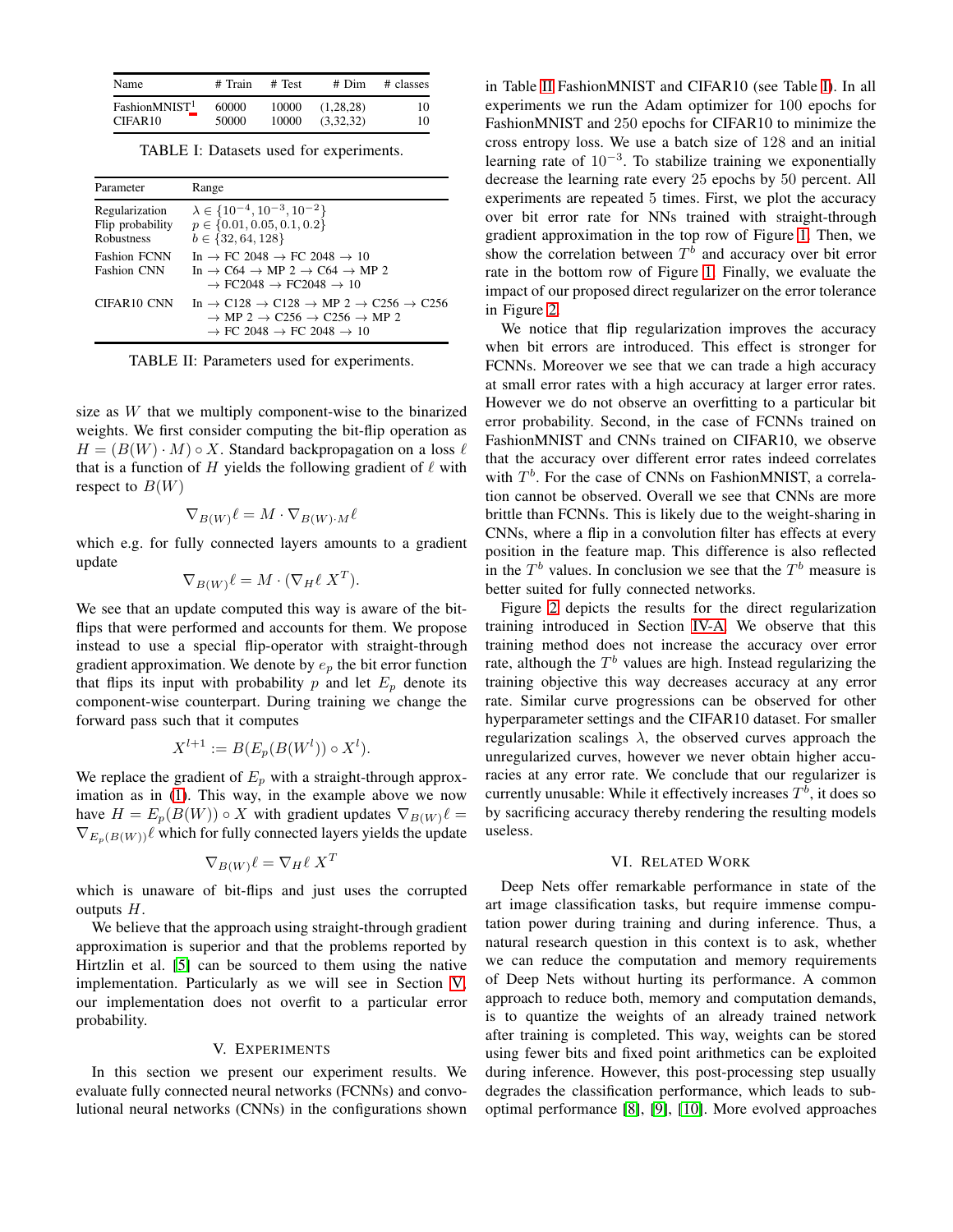<span id="page-4-0"></span>

<span id="page-4-1"></span>Fig. 1: The experiment results for our proposed flip-training. In the top row are the accuracies plotted over bit error rate. In the bottom row are the  $T<sup>b</sup>$  values plotted over b.



Fig. 2: The experiment results for the direct regularization.

incorporate quantization directly into the training, so that nets can retain their accuracy. Here two approaches exists:

The first approach aims to perform all operations during training (including gradient computation) with fixed point arithmetics. This way, the network is always restricted to fixed point values and efficient accelerations of the training is enabled by the means of FPGAs and GPUs. However, such an approach must guarantee a certain numerical precision so that gradient updates are still meaningful and it has to make sure that gradient estimates during training are still unbiased [11]. The second approach only quantizes the network during the forward pass, but performs all gradient operations with full floating point precision. This way, gradient updates can be performed with full floating point precision, while the networks performance is based on its fixed-point weights. In its most extreme version this approach restricts all intermediate calculations and weights to only two values, e.g. '+1' and '-1'[12], [7]. Since gradient computations are still performed with floating-point precision, this approach still enables regular optimization with stochastic gradient descent and possible regularization, e.g. to enhance the robustness of neural networks against bit errors.

Nonetheless, the error tolerance training of BNNs for lowpower memories has not received much attention yet. Recent